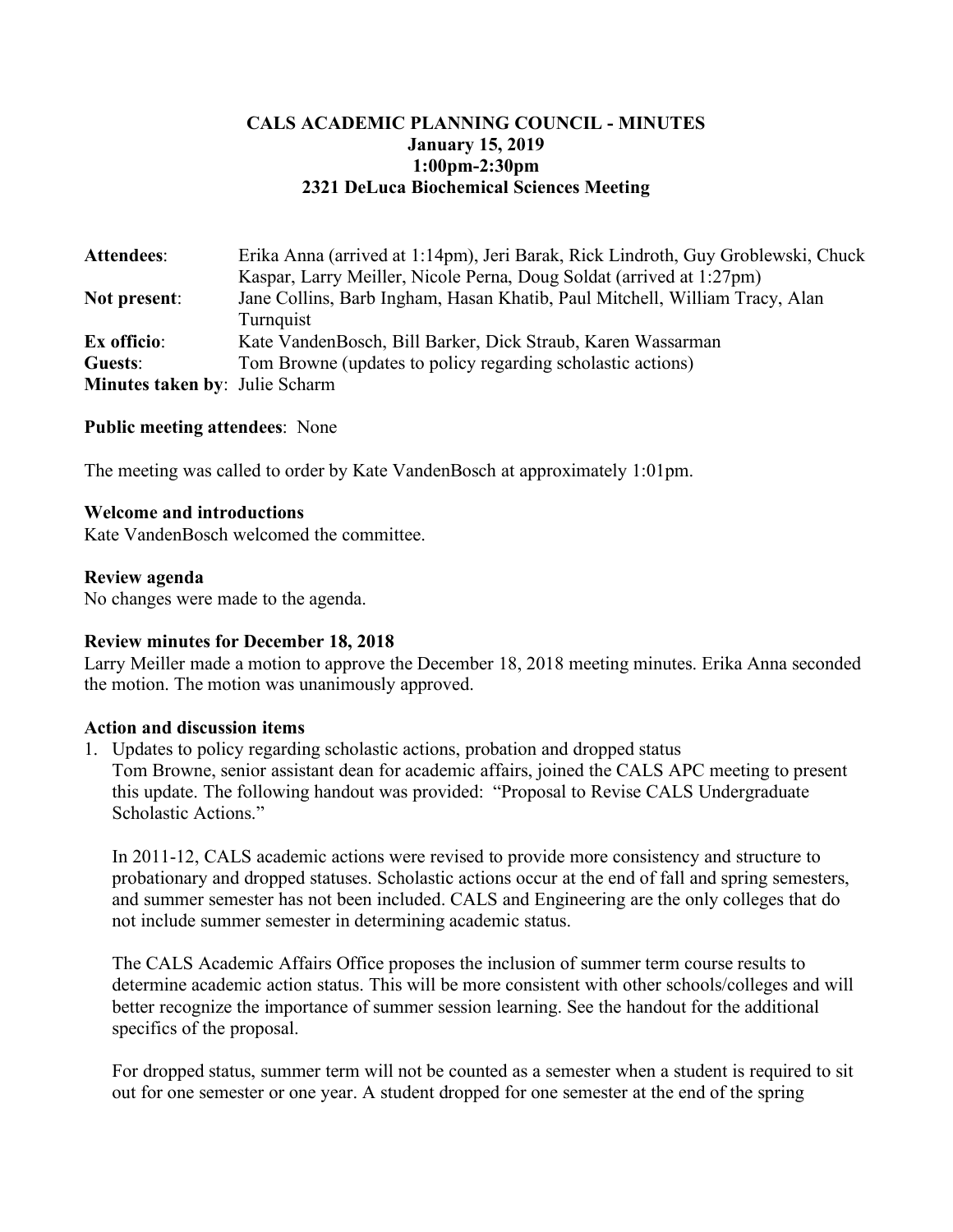semester will be required to sit out the summer term and fall semester, unless allowed to continue through appeal. This is because the summer semester period is not the same length as fall and spring semesters and many students are off-campus for the summer.

Students who are in dropped status can submit an appeal to continue their enrollment at UW-Madison without taking time off. Any requests will be reviewed by the CALS Scholastic Policies and Actions Committee. The student will need to present a reasonable plan for success and if applicable, information regarding circumstances that may have been out of their control. The student should work with their advisor on the plan.

The CALS Scholastics Policies and Actions Committee and the CALS Curriculum Committee have provided support for this proposal. Tom Browne has shared the proposal with other academic units on campus, which have indicated their support for CALS having a policy more consistent with other units.

Comments and questions:

- Question: How many CALS students are in this status? Response: After the fall semester, 31 students were in dropped status and 80 students were on probation.
- Question: How many students appeal the dropped status? Response: Out of the 31 students in dropped status, about half of them appealed.

Chuck Kaspar made a motion to approve the inclusion of the summer term course results to determine academic action status, and accept the proposal provided. Larry Meiller seconded the motion. The motion was unanimously approved.

2. Biometry program review (MS and computing services) – continued discussion Biometry has an MS program and is also a center-like entity that provides a service. The review of the MS program and the CALS Statistical Lab/consulting service were combined into one program review.

APIR has classified the MS program as a low award-producing program which requires justification and must be addressed in the program review. CALS did not provide information on addressing the low award-producing status in the charge letter to the review committee. If the decision is made to continue a low-award program, a justification and compelling reason to continue the program are required.

At its last meeting, the CALS APC requested more information on a related program, the PhD minor in quantitative biology. It is a new program designed to complement the depth of training in biological or quantitative sciences that a student achieves through UW-Madison's graduate programs with the breadth that is needed to conduct research under this paradigm. In addition to coursework in biological, quantitative, and integrated courses, students in the program will take an interdisciplinary research seminar to prepare them for research that crosses these boundaries.

Comments and questions:

• Comment: If the Biometry program is not going to accept more students, they will not be able to grow.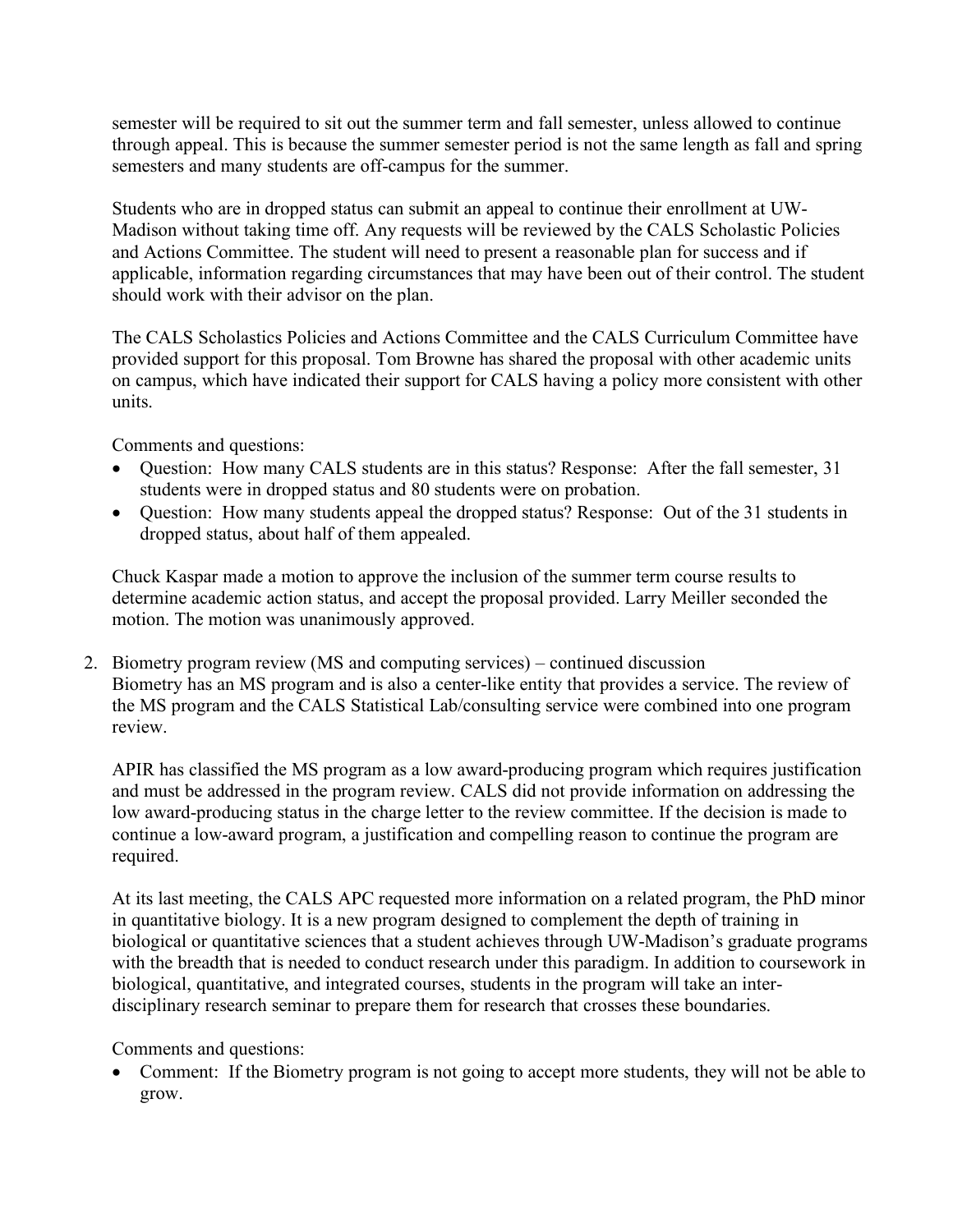- Comment: Biometry did not seem to generate ideas for improvement beyond increasing faculty members. Even with additional faculty, the program still restricts the number of students per faculty member.
- Comment: Biometry seemed unwilling to add faculty from the already-existing faculty on campus.
- Comment: Biometry is one of those very small programs that has significant benefits to those who participate. It also provides related or unseen benefits; one of top candidates for ecoinformatics faculty positions was trained by a graduate student of the Biometry program. Students of the program are in high demand.

There are several options the committee can consider for addressing the MS degree portion of the program review:

- Send the report back to review committee to address the low award-producing status.
- Decide that there is not sufficient evidence to continue the program.
- Given the changing campus and college landscape, provide a rationale for the program to continue but ask for another program review in three to five years.
- Request that Biometry develop a plan to address the low award-producing status within one year (or another specified time period), outside of an official program review.

Overall, the college needs to think about its role and investment in data sciences.

Nicole Perna made a motion to return the program review report to the review committee to address the low award-producing status of the program. Larry Meiller seconded the motion. The motion was unanimously approved.

3. Discuss expectations for program reviews

The committee has expressed some concerns about the program review reports and has asked for clarity on what should be included in the reports.

The committee was asked for and provided the following suggestions:

- Create a template for program review reports to help with the structure of reports
- Design a way to prompt review committees to provide answers beyond "yes" and "no"
- Develop questions for the review committee to answer
- Provide guidance on climate issues
- Create a checklist
- For review committees that find low participation from the department in the program review process (e.g. interviews, requests for feedback), include this information in the report and an explanation, if possible
- Be clear about the college's expectations of who (or percentage of who) participates in the program review process
- For the self-study, ask programs to look into the future of the program, as well as their current state
- For the self-study, tie the program into five-year plans or strategic plans

Comments and questions: